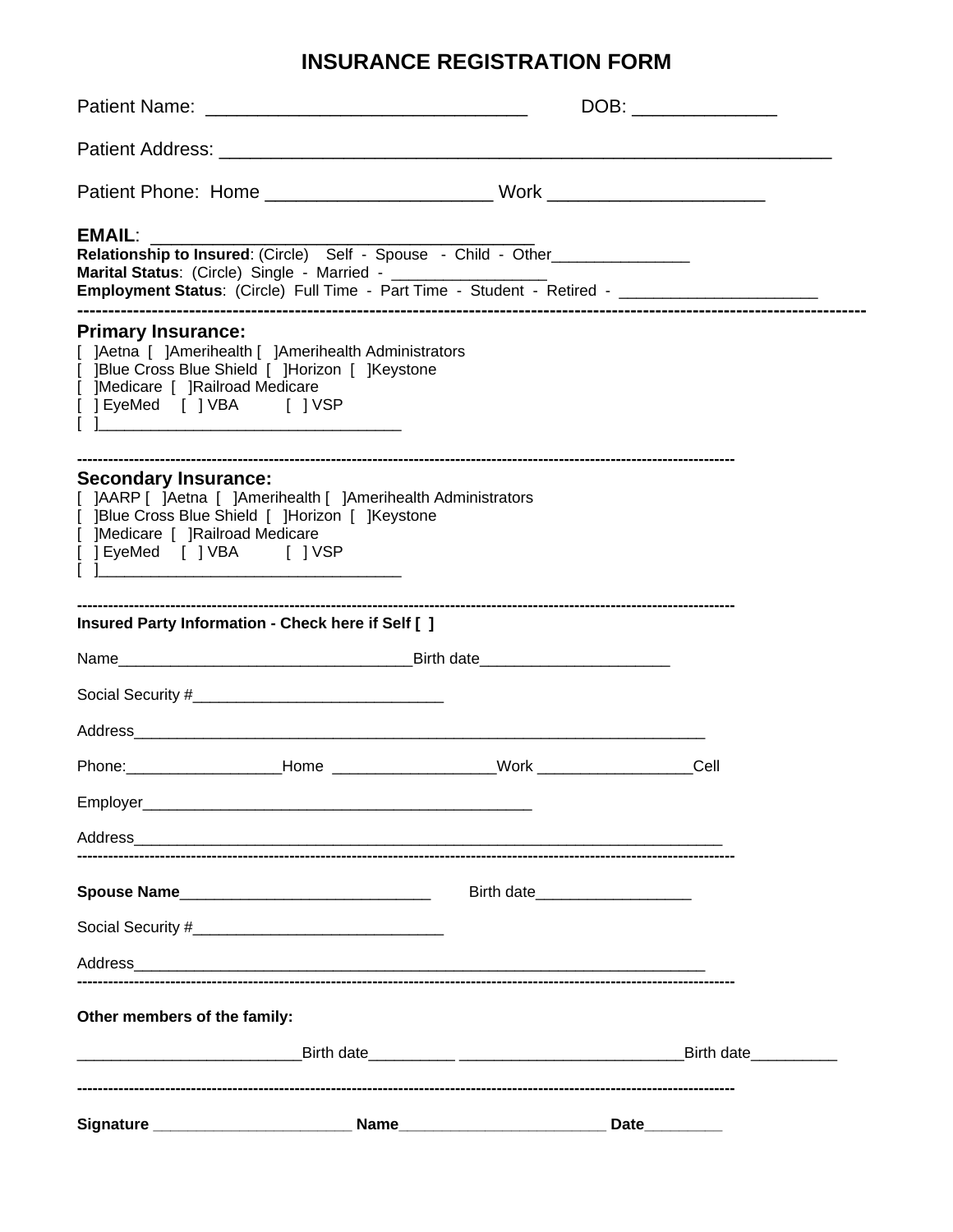# **MEDICAL HISTORY QUESTIONNAIRE**

| Name: |  |
|-------|--|

Name: \_\_\_\_\_\_\_\_\_\_\_\_\_\_\_\_\_\_\_\_\_\_\_\_\_\_\_ Address: \_\_\_\_\_\_\_\_\_\_\_\_\_\_\_\_\_\_\_\_\_\_\_\_\_\_\_\_\_\_\_\_\_\_\_\_\_\_\_\_\_\_\_\_\_\_\_\_\_\_\_

Primary reason for today's visit: (Circle) Routine Eye Examination - Other\_\_\_\_\_\_\_\_\_\_\_\_\_\_\_\_\_\_\_\_\_\_\_\_\_\_

| Please list your medication. |  |
|------------------------------|--|
|                              |  |
|                              |  |
|                              |  |
|                              |  |
|                              |  |
|                              |  |
|                              |  |
|                              |  |
|                              |  |
|                              |  |
|                              |  |
|                              |  |
|                              |  |
|                              |  |
|                              |  |
|                              |  |

**Do you have any medication allergies?** List:\_\_\_\_\_\_\_\_\_\_\_\_\_\_\_\_\_\_\_\_\_\_\_\_\_\_\_\_\_\_\_\_\_\_\_\_\_\_\_\_\_\_\_\_\_\_\_\_\_\_\_\_

### **Eye History -** Please check

- [ ] Cataracts
- [ ] Glaucoma
- [ ] Macular Degeneration
- [ ] Dry Eye
- [ ] Lazy eye / Cross eye
- [ ] Eye injury or other disease
- [ ] Eye surgery
- [ ] Using eye drops (List)\_\_\_\_\_\_\_\_\_\_\_\_\_\_\_\_\_\_\_\_\_\_\_\_\_\_\_\_\_\_\_\_\_\_\_\_\_\_\_\_\_\_\_\_\_\_\_\_

### **FAMILY HISTORY OCULAR**

- [ ] Blindness
- [ ] Cataract
- [ ] Glaucoma
- [ ] Macular degeneration
- [ ] Retinal detachment

# **MEDICAL**

- [ ] Diabetes
- [ ] High Blood Pressure
- [ ] Other (list)\_\_\_\_\_\_\_\_\_\_\_\_\_\_\_\_\_\_\_\_\_\_\_\_\_\_\_\_\_\_\_\_\_\_\_

# **SOCIAL HISTORY If yes please circle**

| Do you:            |                                                                   |
|--------------------|-------------------------------------------------------------------|
| [ ] Drink alcohol? | Social / 1-2 per day / Above average / Alcohol dependence         |
| [ ] Use tobacco?   | < 1 pack day / 1-2 pack day / > 2 packs day / Former ____ yrs ago |
| [ ] Use narcotics? | Recreational use / Chemical Dependence                            |
|                    |                                                                   |

Signature: \_\_\_\_\_\_\_\_\_\_\_\_\_\_\_\_\_\_\_\_\_\_\_\_\_\_\_\_\_\_\_\_\_\_\_\_\_ Date: \_\_\_\_\_\_\_\_\_\_\_\_\_\_\_\_\_\_\_\_\_\_\_\_\_\_\_